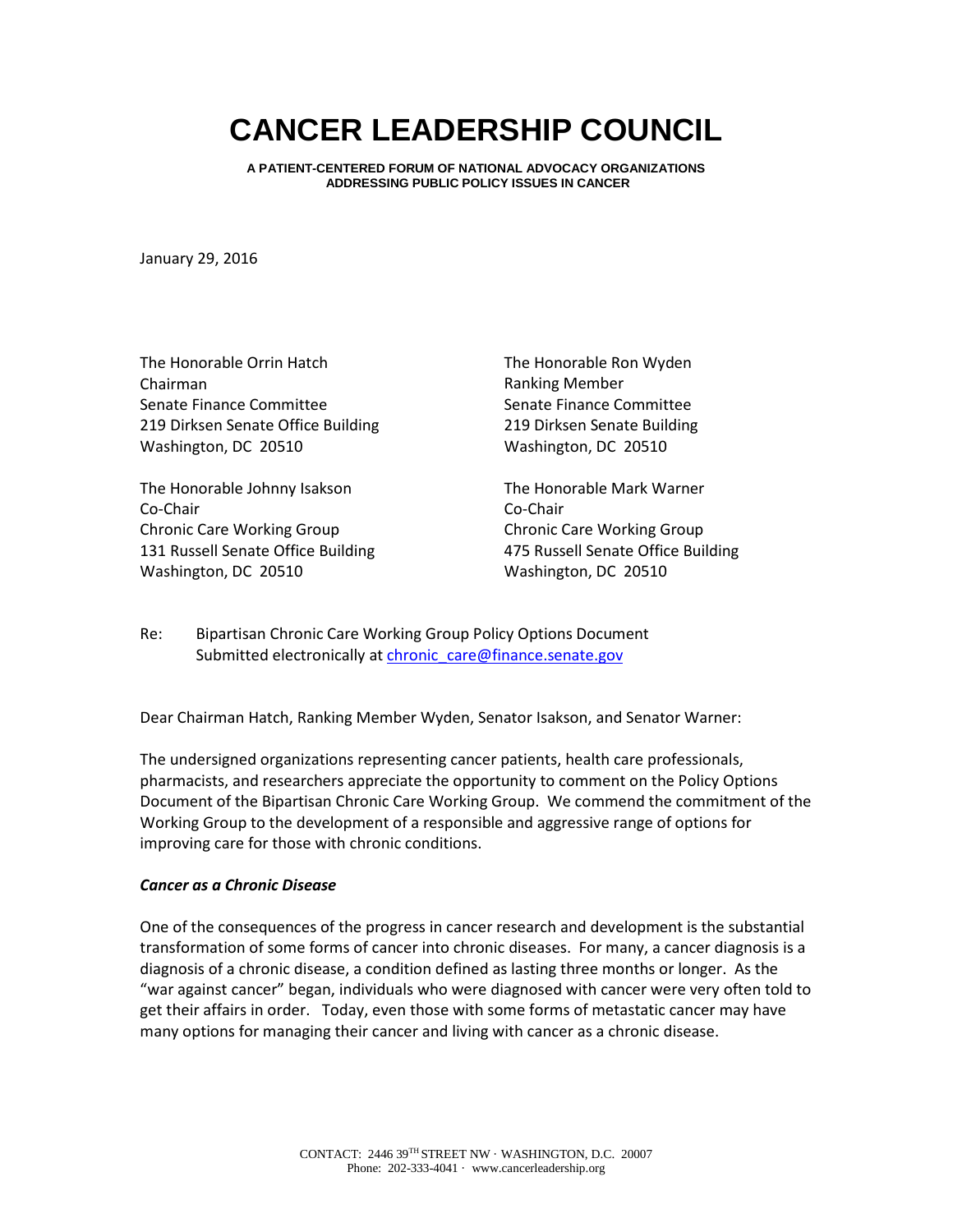In the discussion among cancer experts following the recent announcement of a "cancer moonshot," the focus has been on fostering progress in the management of cancer so that cancer patients are able to live with cancer for years. Control of cancer is the ambitious but realistic goal of cancer research and development efforts.

In addition, Medicare beneficiaries with cancer may have other chronic conditions. In a report from July 2012, the National Center for Health Statistics notes the increase from 2000 to 2010 in prevalence of those with multiple chronic conditions, where one of the conditions is cancer.<sup>[1](#page-1-0)</sup>

Medicare beneficiaries diagnosed with cancer typically require multi-disciplinary care, appropriate symptom management, and the coordination of all elements of care. Cancer patients benefit from well-coordinated care across the continuum of care, from diagnosis through treatment and long-term survivorship.

As the Working Group moves forward in evaluation of options for chronic care management, we urge that you remember the burden of cancer as a chronic disease and the needs of cancer patients across the continuum of care.

## *Improving Care Management Services for Individuals with Multiple Chronic Conditions*

We are pleased that the working group is considering a new high-severity chronic care management code that clinicians could bill for coordination of care outside a face-to-face encounter. The successful management of multi-disciplinary cancer care often requires clinician services that are performed outside face-to-face encounters, and we support efforts to reimburse that time adequately.

We are aware of the risk that adding new codes or modifying existing codes in the fee-forservice system may increase Medicare expenditures without improving the quality of care for those with chronic diseases. Cancer interests, including patients and cancer care providers, have for some years been focused on strategies for improving the process of planning and coordinating cancer care. In these efforts, we have weighed carefully the risks and benefits of new codes, as well as the range of services that oncologists must undertake for successful management of cancer care.

We support a movement toward payment on the basis of episodes of care, because this sort of alternative payment model will encourage well-planned and coordinated care. However, until that transition is complete, it is important that the fee-for-service system be refined to foster care management. In general, we find that health providers are not adequately reimbursed for the scope of services necessary to manage cancer care. This management effort requires coordination of all elements of active treatment, symptom management, psychosocial services, and shared decision-making at key junctures in the cancer care continuum. Some elements of this management effort occur outside the context of face-to-face encounters.

<span id="page-1-0"></span><sup>&</sup>lt;sup>1</sup> NCHS Data Brief. No. 100, July 2012. Multiple Chronic Conditions Among Adults Aged 45 and Over: Trends Over the Past 10 Years.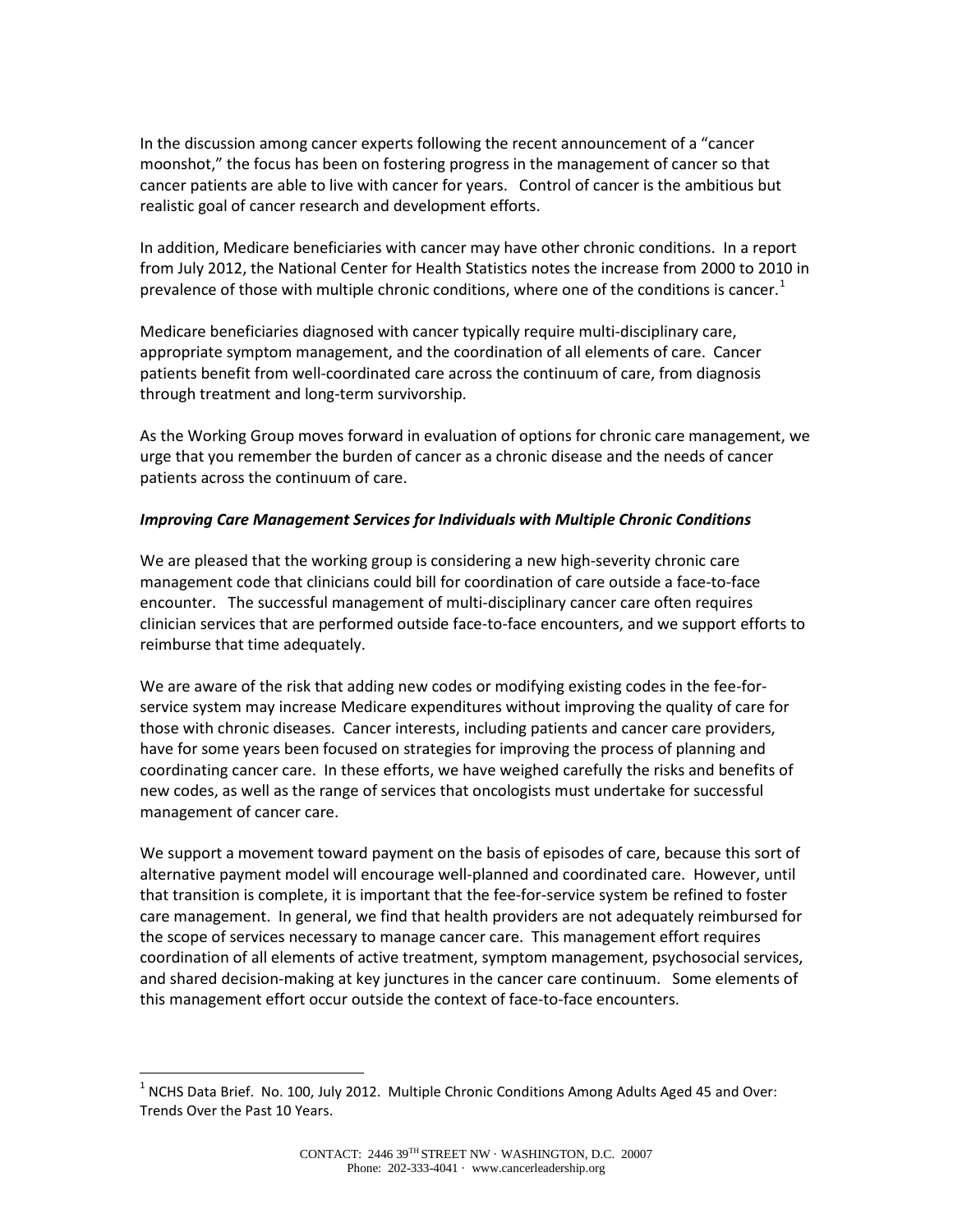Although we understand the potential costs associated with new fee-for-service codes, in the case of cancer care management we believe that payment for management services outside face-to-face encounters will produce significant patient benefits.

The Working Group asked for feedback regarding the patient criteria for the potential new code for care management services. The coordination of complex and multi-disciplinary cancer care and the management of treatment side effects and the symptoms of cancer present significant enough challenges to suggest that any cancer patient should be eligible for the potential new care management services. If the Working Group is reluctant to adopt that standard, we recommend that a cancer patient with one other chronic condition be considered eligible for care management services.

# *Establishing a One-Time Visit Code Post Initial Diagnosis of Alzheimer's/Dementia or Other Serious or Life-Threatening Illness*

The Working Group has solicited feedback on a one-time payment to clinicians "to recognize the additional time needed to have conversations with beneficiaries who have received a diagnosis of a serious or life-threatening illness, such as Alzheimer's/Dementia." The Policy Options Document states:

Diagnoses of serious of life-threatening illnesses, such as Alzheimer's/Dementia, are devastating to Medicare beneficiaries and their families. Some of these illnesses do not have a predictable disease progress, do not have an arsenal of treatment options that can be immediately deployed, and symptoms may not manifest for years. These circumstances make it imperative that a discussion between the patient and their doctor occurs upon diagnosis.

A diagnosis of cancer does not present precisely the same issues as a diagnosis of Alzheimer's, but a cancer diagnosis does present the patient and family with serious matters that would necessitate a discussion between patient and doctor. Cancer patients should discuss with their cancer care team the goals of their treatment, review the treatment options and make treatment decisions, and review the plan for coordinating multi-disciplinary care as well as the management of treatment side effects. In this encounter between patient and physician, the patient must make decisions about the course of active treatment and if and when palliative care will be incorporated in care. The shared decision-making visit should also produce a care plan – in written or electronic form -- that is available to the patient.

A cancer diagnosis is life-changing, and for many cancer patients a one-time visit after diagnosis begins the planning of treatment that may last for months or years. In a visit that occurs postdiagnosis, the patient may evaluate the benefits and risks of treatment options and consider the finances of cancer care. The patient may also consider quality of life issues and how to live with cancer and through cancer treatment.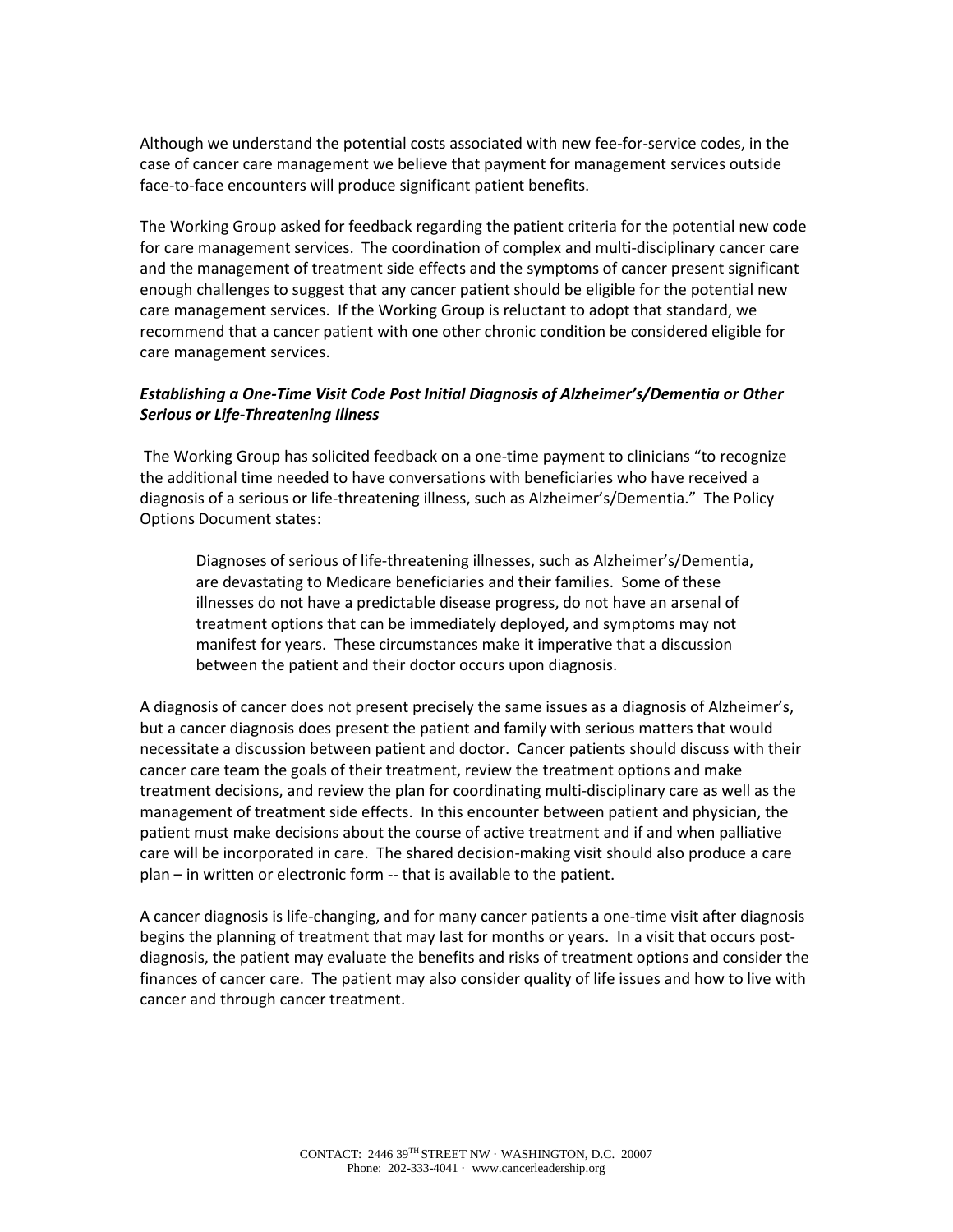Cancer patients and providers have for a number of years proposed a treatment planning discussion and visit to occur immediately after a cancer diagnosis. This effort is reflected in the Planning Actively for Cancer Treatment (PACT) Act (HR 2846), which would establish a cancer care planning visit in Medicare. In addition, the Oncology Care Model, an "episodes of care" payment demonstration model to be implemented in 2016, would require participating oncologists to complete a shared decision-making and treatment planning process. These efforts – the refinement of fee-for-service payment and the Oncology Care Model – adhere to the standards for cancer care planning that were defined in the Institute of Medicine (IOM) report, "Delivering High-Quality Cancer Care: Charting a New Course for a System in Crisis."

The IOM identifies these elements of a cancer care plan:

- Patient information
- Diagnosis (including specific tissue information, relevant biomarkers, and stage)
- Prognosis
- Treatment goals (curative, life-prolonging, symptom control, palliative care)
- Initial plan for treatment and proposed during (chemotherapy, radiation therapy, and surgery, as applicable)
- Expected response to treatment
- Treatment benefits and harms
- Who will take responsibility for specific aspects of care
- Advance care plans
- Estimated cost of care, including out-of-pocket and overall cost
- A plan for addressing psychosocial needs, legal, financial, legal, and vocation needs
- A survivorship plan that would include risk reduction and health promotion activities<sup>[2](#page-3-0)</sup>

Initiating cancer care with a planning process will honor the treatment preferences of the patient and encourage appropriate utilization of cancer care resources. Ensuring a postdiagnosis visit and decision-making process between the cancer patient and physician will also foster quality cancer care.

We also recommend that survivorship care planning be undertaken when a cancer patient transitions from active treatment to long-term survivorship. The survivorship care plan should summarize all elements of treatment for the patient (this will be aided if a treatment plan was completed) and include a roadmap for monitoring and treatment of late and long-term effects of cancer treatment. We recommend that the survivorship care planning visit be considered the "initial" phase of survivorship care.

<span id="page-3-0"></span><sup>&</sup>lt;sup>2</sup> Institute of Medicine, Delivering High-Quality Cancer Care: Charting a New Course for a System in Crisis, Box 3-3, information in a Cancer Care Plan, 2013.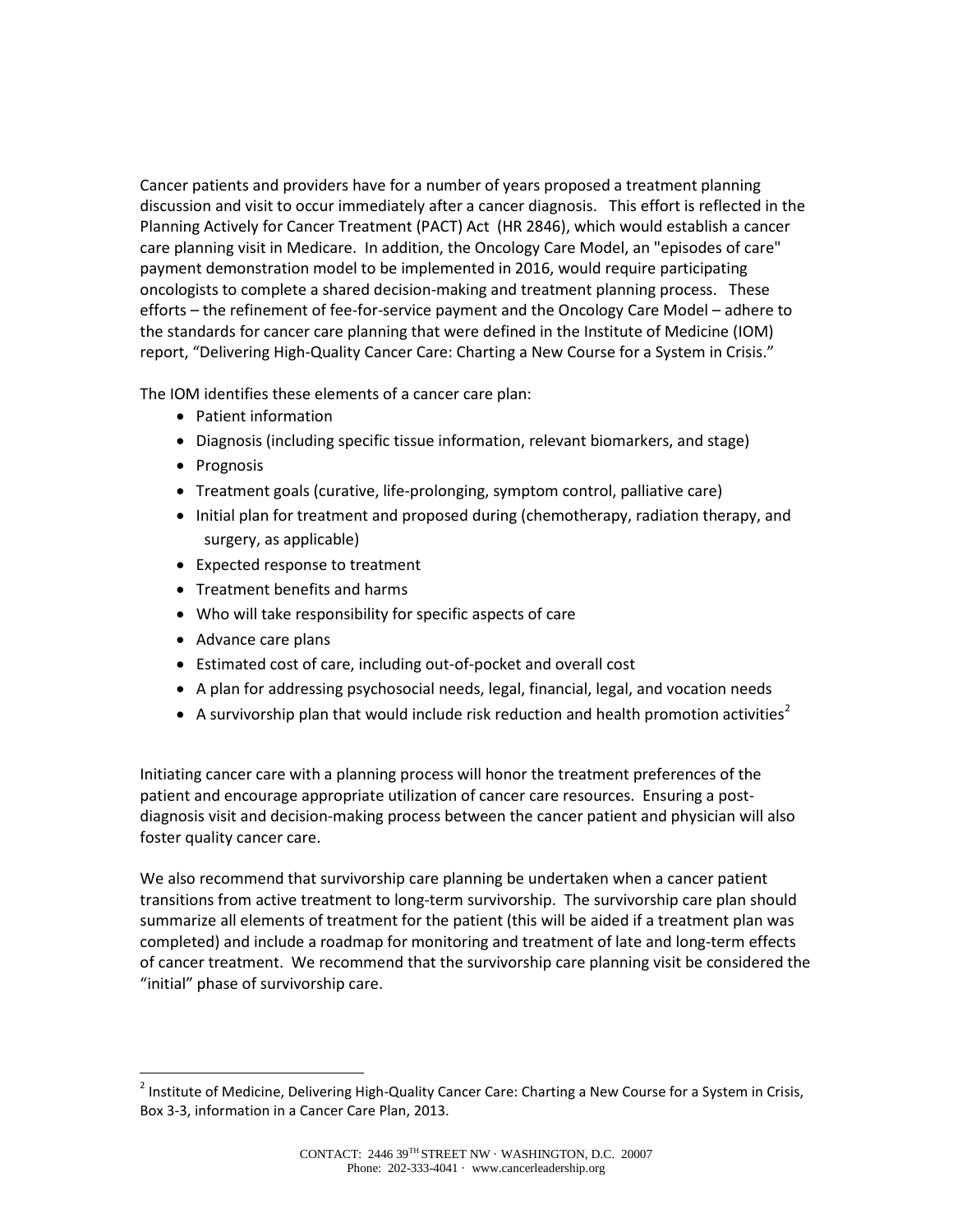## *Developing Quality Measure for Chronic Conditions*

We support the proposal to require the Centers for Medicare & Medicaid Services (CMS) to develop quality measures that focus on the health outcomes of those with chronic diseases. The list of topic areas for measure development, if it guides the measure development work of CMS, would result in solid measures of cancer care quality.

A measure that evaluated adherence to a comprehensive cancer care planning and shared decision-making process, as described above, would be appropriate. We urge that any such measure require completion of a comprehensive care planning process. In contrast, a discussion between patient and physician that does NOT include consideration of treatment goals and does NOT set the standards for care coordination would fall short of meeting a measure assessing cancer care planning.

## *Ensuring Medicare Advantage is Responsive to Beneficiaries with Chronic Conditions*

We note that the options document seeks comments on several proposals to reform Medicare Advantage to make it more responsive to the needs of those with chronic conditions. We direct the attention of the Working Group to a longstanding barrier to participation in clinical trials by cancer patients who are enrolled in Medicare Advantage plans.

For some cancer patients, enrollment in a clinical trial may represent their best cancer treatment option. In addition, their participation in clinical research may contribute to the knowledge about investigational treatments and may also lead to development of new cancer treatments. Unfortunately, there are barriers to Medicare Advantage enrollees' participation in clinical trials.

A Medicare Advantage enrollee who wishes to participate in a trial will revert to fee-for-service status for care in the trial, and the Medicare Advantage plan is responsible for reimbursing patients for the difference in cost-sharing they experience as fee-for-service patients, compared to their cost-sharing in Medicare Advantage. It is our experience as patients and providers that this policy discourages participation in trials by Medicare Advantage patients. This matter could be addressed by making adjustments in the payments to Medicare Advantage plans for the costs associated with participation in trials by their enrollees. Patients who are enrolled in Medicare Advantage have an expectation that their cost-sharing will be predictable and limited, and they have been dissuaded from clinical trials participation by the requirement that they revert to fee-for-service status, which is accompanied by uncertainties about cost-sharing.